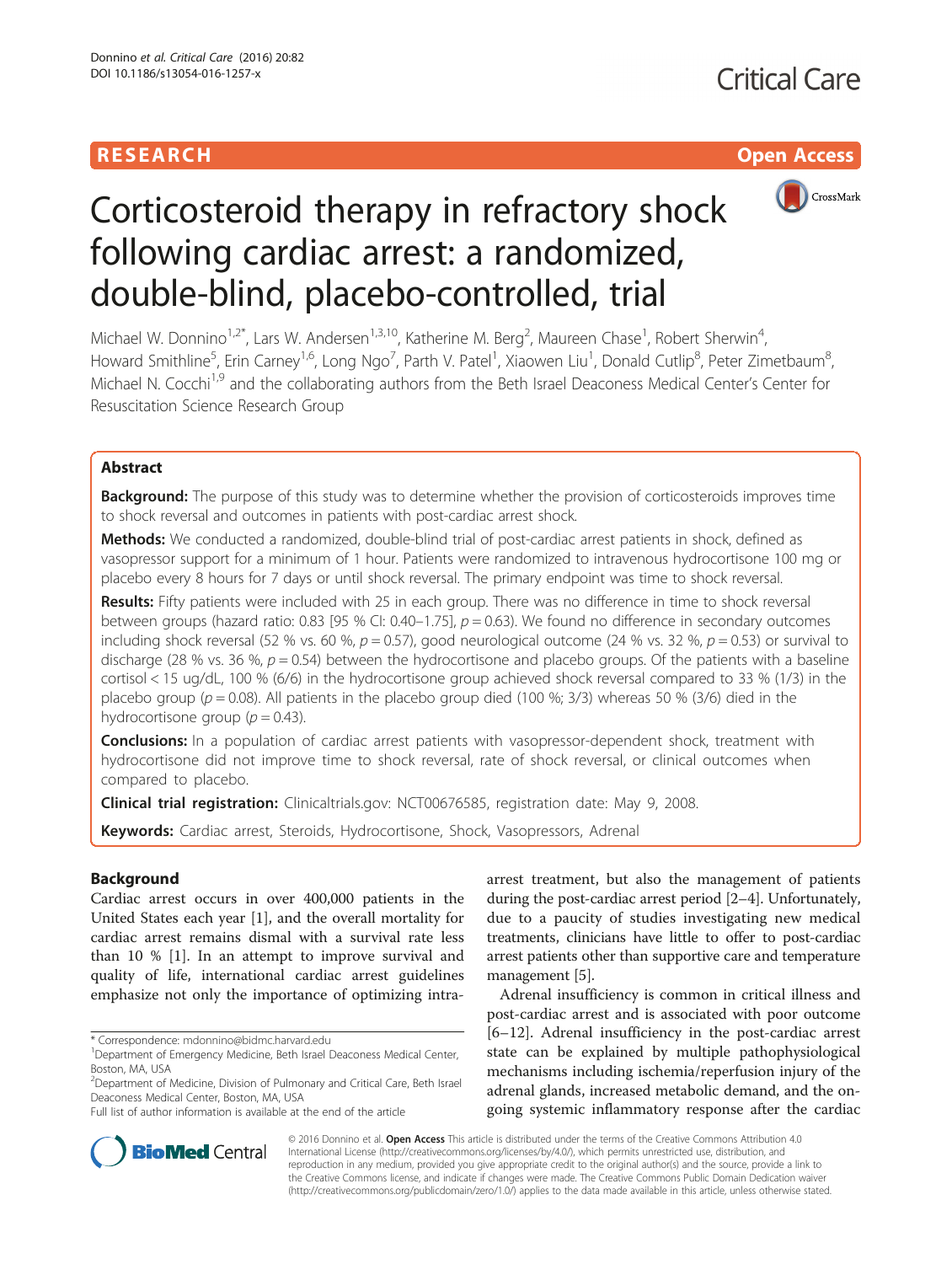arrest [[13\]](#page-6-0). The relationship between adrenal insufficiency and hemodynamic compromise has been established in primary adrenal insufficiency. Corticosteroids, while controversial, are currently suggested in patients with refractory septic shock as a mean of reducing time to shock reversal and potentially improving mortality [[14](#page-6-0)–[16](#page-7-0)]. Previous studies have demonstrated multiple similarities between the post-cardiac arrest shock state and that of septic shock [[12,](#page-6-0) [17](#page-7-0)–[19](#page-7-0)]. Thus, a physiologic rationale exists for the potential efficacy of corticosteroid therapy in post-cardiac arrest patients with shock. Both the International Liaison Committee on Resuscitation (ILCOR) [[20](#page-7-0)] and the American Heart Association (AHA) [\[5\]](#page-6-0) state that the utility of corticosteroids remains unknown and that a critical knowledge gap exists in this area.

We hypothesized that the administration of hydrocortisone to post-cardiac arrest patients in refractory shock would improve hemodynamics leading to more rapid shock reversal and ultimately improvement in survival.

## Methods

### Study design

We conducted a multi-center, double-blind, randomized, placebo-controlled trial of hydrocortisone in post-cardiac arrest patients in shock. The study was conducted at Beth Israel Deaconess Medical Center (BIDMC), MA, USA (coordinating site), Wayne State Medical Center, MI, USA and Baystate Medical Center, MA, USA. The Committee on Clinical Investigations at BIDMC (2007-P-000227), Wayne State University Human Investigation Committee (082108MP2F) and the Institutional Review Board at Baystate Medical Center (132387) approved the study. The trial was registered at clinicaltrials.gov (NCT00676585). All patients were consented and enrolled via legal authorized representatives. Drs. Donnino and Andersen had full access to all the data in the study and take responsibility for the integrity of the data and the accuracy of the data analysis.

# Patients and intervention

The emergency department and intensive care units were screened for eligible patients between January 2008 and March 2014. We included patients if they met all of the following criteria: age  $\geq 18$  years, out-of-hospital or in-hospital cardiac arrest, and post-cardiac arrest vasopressor dependence for at least 1 hour. We defined vasopressor dependence as a continuous infusion of norepinephrine, dopamine (≥5 mcg/kg/min), vasopressin (>0.04 units/min), phenylephrine and/or epinephrine. Dobutamine or other inotropes at any dose were not considered vasopressor dependence. We excluded patients if they met one or more of the following criteria: (1) vasopressor dependence before the cardiac arrest, (2) chronic use of steroids prior to the cardiac arrest, (3) clinical indication for steroids or

provision of steroids by the clinical team, (4) "do-notresuscitate" (DNR) or "comfort measures only" (CMO) designation prior to enrollment, and (5) inability to obtain consent.

Patients were randomized in a 1:1 ratio to either hydrocortisone or placebo. The intervention consisted of intravenous hydrocortisone 100 mg every 8 hours for a total of 7 days or until 24 hours after shock reversal. The placebo was identical in appearance to the active treatment and patients, healthcare personnel and the research team remained blinded throughout the study period.

#### Outcomes and data collection

The primary outcome was time to shock reversal defined as at least 24 hours off all vasopressor medications [\[21](#page-7-0)]. Secondary outcomes included shock reversal (yes/no), cytokine levels (see below), the cumulative vasopressor dose within 24 hours, and mortality and good neurological outcome at hospital discharge. Neurological outcome was defined using the cerebral performance category (CPC) scale, which ranges from 1 (normal) to 5 (brain death) [[22](#page-7-0)]. We considered a CPC of 1 or 2 a "good neurologic outcome" and a CPC of 3, 4 or 5 and death a "poor neurologic outcome" consistent with previous cardiac arrest investigations [[23](#page-7-0)–[25](#page-7-0)]. The cumulative vasopressor dose was calculated as the total dose of vasopressors within the first 24 hours after study drug administration. Since different vasopressors have different potency we used the following formula: cumulative vasopressor dose  $(\mu g/kg)$  = norepinephrine  $(\mu g/kg)$  + dopamine/2 (μg/kg) + epinephrine (μg/kg) + phenylephrine/10 ( $\mu$ g/kg) as previously used [[26](#page-7-0)–[28\]](#page-7-0).

#### Cosyntropin test and cytokines

An adrenocorticotropic hormone (cosyntropin) stimulation test was performed immediately before the first dose of the study medication: cosyntropin (250 μg) was administered immediately after an initial blood draw and then blood was drawn again 30 and 60 minutes thereafter. Cortisol levels were measured in all these samples. After the 60-minute draw, the study medication was administered. Adrenal insufficiency was defined in two ways: absolute: baseline cortisol < 15 ug/dL and relative: < 9 ug/dL increase at 30 minutes or 60 minutes (using the highest value) after the cosyntropin test as compared to baseline, consistent with previous literature.

Additional blood draws for cytokine measurements were obtained 24 hours after the study drug administration. Plasma samples were analyzed for interleukin (IL)- 6 and IL-10 using a customized Meso Scale Discovery (MSD) Human Multiplex Panel (Rockville, MD, USA) according to the manufacturer's protocol. IL-6 and IL-10 are measured in pg/mL.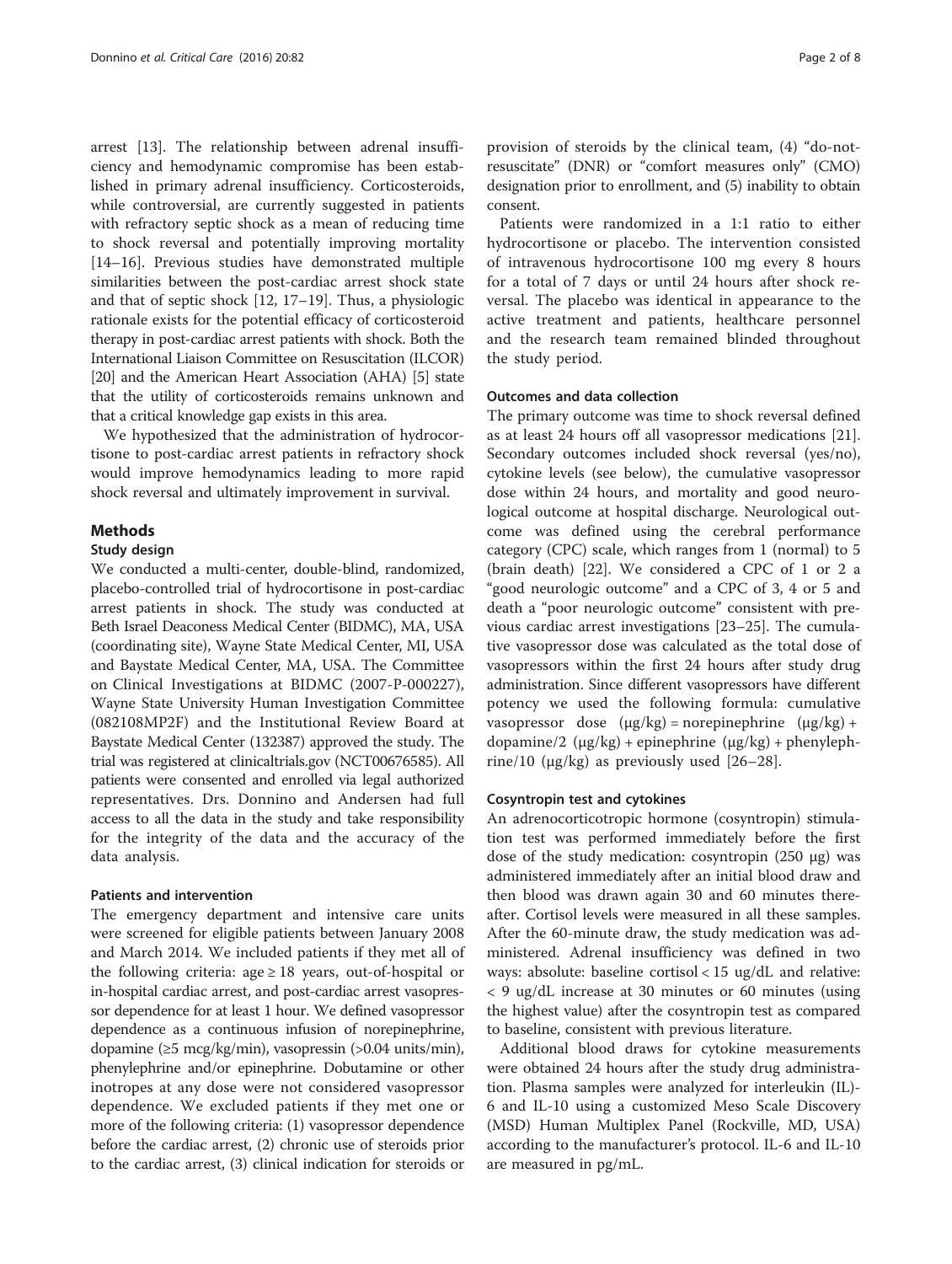#### Sample size and statistical analysis

We determined that a sample size of 50 patients (25 per group) would yield 86 % power based on the following assumptions: the survival distributions followed an exponential function and the median time to event for the placebo group was 33 hours and 13 hours for the hydrocortisone group with a follow-up period of 7 days. The type I error rate was set at 0.05 and we used a twosided test with the Lakatos normal approximation for the log-rank test.

The study population was characterized using descriptive statistics; categorical variables are provided as counts with frequencies and continuous variables as means with standard deviations (SD) or medians with quartiles depending on the normality of the data.

The primary endpoint of time to shock reversal was complicated by a high incidence of death prior to reversal of shock. To account for this we classified death as a competing risk event and used the estimated cumulative incidence function (CIF) to illustrate the comparison of CIFs between the two treatment groups. These estimated CIF functions were derived from the estimation of the Fine-Gray competing risk model [[29\]](#page-7-0). We tested the sub-distribution hazards of these two CIFs and obtained the estimated hazard ratio with 95 % confidence intervals.

Given that cytokine values were severely right-skewed, we log-transformed them before analysis and then compared values between the groups with a  $t$  test. Differences between groups (hydrocortisone vs. placebo) in other outcomes were evaluated using Fisher's exact test for categorical variables, and two-sample  $t$  tests or Wilcoxon rank-sum tests for continuous variables.

Preplanned subgroup analyses were performed in those with baseline absolute and relative adrenal insufficiency. All hypothesis tests were two-sided, with a significance level of  $p < 0.05$ . We performed no adjustment for multiple comparisons and all secondary analysis should therefore be considered exploratory. Statistical analyses were conducted with the use of SAS software, version 9.4 (SAS Institute Inc., Cary, NC, USA).

### Results

# Patient characteristics

Fifty patients were included; 25 received hydrocortisone and 25 received placebo. Forty-eight patients were enrolled at the coordinating site. No patients were lost to follow-up and no patients had the study drug stopped prematurely or required unblinding. The mean age for the complete study population was 69 (SD: 14) years and 17 (34 %) were female. The majority of patients (38 [76 %]) had an out-of-hospital cardiac arrest and 34 (68 %) died before hospital discharge. Baseline characteristics for each group are presented in Table [1](#page-3-0). The groups were well matched on baseline characteristics except for a higher frequency of hypertension in the placebo group and a higher frequency of renal disease in the hydrocortisone group.

#### Clinical and safety outcomes

There was no difference in the primary outcome of time to shock reversal between the groups (hazard ratio: 0.83 [95 % CI: 0.40–1.75],  $p = 0.63$ ). There was no difference in shock reversal (13 [52 %] vs. 15 [60 %],  $p = 0.78$ ), good neurological outcome (6 [24 %] vs. 8 [32 %],  $p = 0.75$ ) or survival to discharge (7 [28 %] vs. 9 [36 %],  $p = 0.76$ ) between the hydrocortisone and placebo groups. Three (12 %) patients in the hydrocortisone group and four (16 %) in the placebo group died within 24 hours of study drug administration ( $p = 0.68$ ). There was no difference between the two groups in the mode of death ( $p = 0.92$ , Table [2](#page-4-0)). The cumulative vasopressor dose within the first 24 hours was calculated on 47 patients with available data (24 in the hydrocortisone group and 23 in the placebo group). There was no difference in the cumulative vasopressor dose between the hydrocortisone and placebo groups (842 μg/kg [418, 3120] vs. 437 μg/kg [170, 4237],  $p = 0.62$ ) during the first 24 hours. In patients who achieved shock reversal (i.e., excluding those who died while on vasopressors), there was no difference in the time to shock reversal between the hydrocortisone and placebo groups (55 hours [30, 59] vs. 49 [25, 71] hours,  $p = 0.86$ ).

Potential adverse events and selected laboratory values are presented in Table [3](#page-4-0). There was no difference in bleeding, administration of new antibiotics or administration of an insulin infusion between the hydrocortisone and placebo groups. Glucose and sodium levels were similar between the two treatment groups at 6, 24, 48, and 72 hours after initiation of study drug. There was no difference in the white blood cell count between groups at 6 or 24 hours, however patients who received hydrocortisone had higher white blood cell count at 48 and 72 hours after administration of the study drug.

#### Cytokines

Thirty-seven patients had cytokine levels measured at the 24-hour time point and were included in the analysis; 19 in the hydrocortisone group and 18 in the placebo group. Patients in the hydrocortisone group had significantly lower log-transformed IL-6 levels at the 24-hour time point as compared to the placebo group (3.14 [SD: 2.00] vs. 4.97 [SD: 1.96],  $p = 0.008$ , Fig. [1\)](#page-5-0). There was no difference in log-transformed IL-10 levels (1.89 [SD: 1.57] vs. 1.31 [SD: [1](#page-5-0).22],  $p = 0.22$ , Fig. 1) at the 24-hour time point.

#### Patients with adrenal insufficiency

Baseline cortisol levels were available on 47 patients and 46 had follow-up cortisol levels. Nine patients had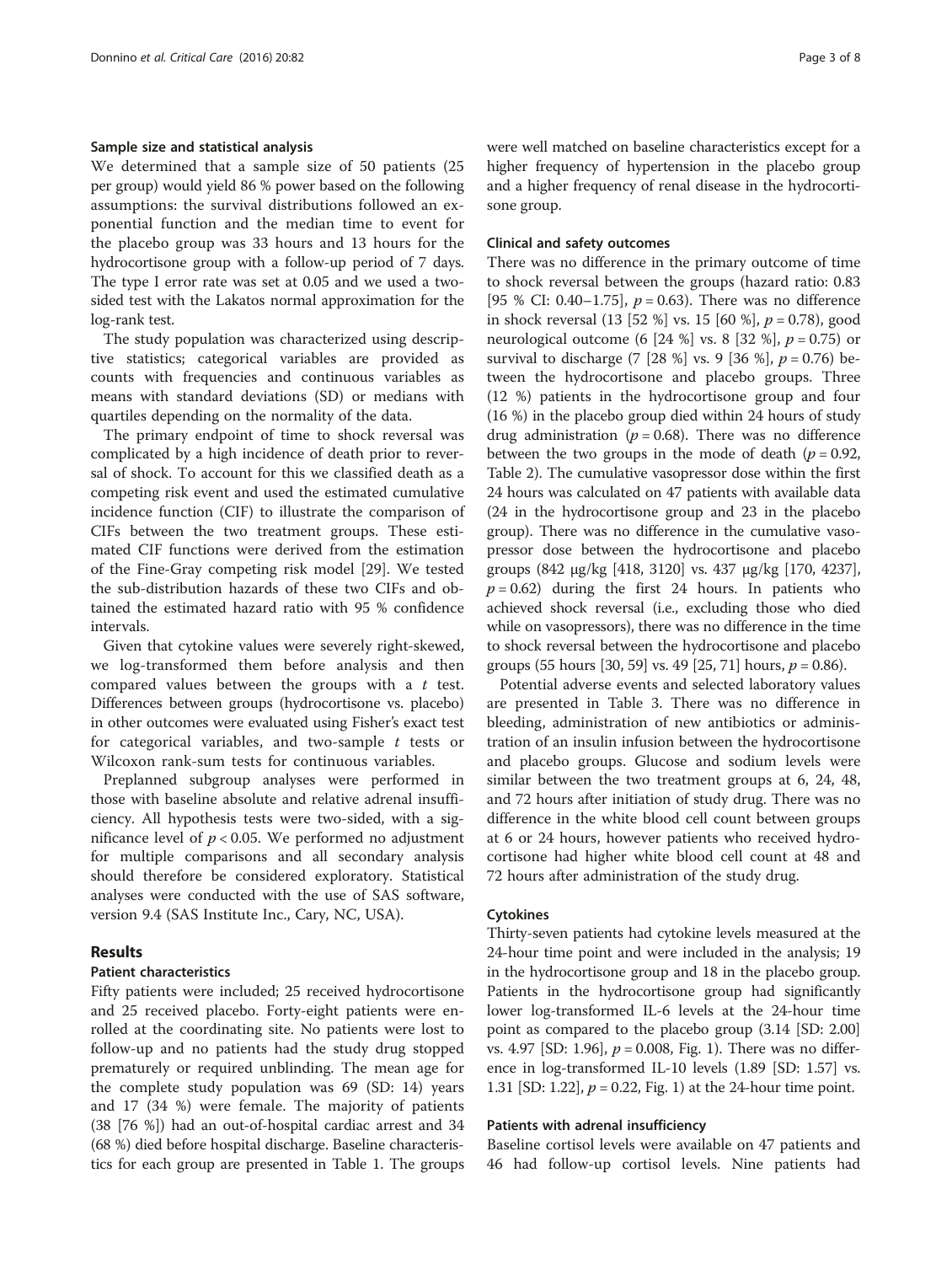<span id="page-3-0"></span>Table 1 Selected baseline characteristics of the study patients<sup>a</sup>

| Characteristic                                          | Hydrocortisone ( $n = 25$ ) | Placebo ( $n = 25$ ) |
|---------------------------------------------------------|-----------------------------|----------------------|
| Demographics                                            |                             |                      |
| Age (years)                                             | 71 (13)                     | 66 (15)              |
| Sex (female)                                            | 9(36)                       | 8(32)                |
| Race (white)                                            | 21 (84)                     | 18 (78)              |
| Co-morbidities                                          |                             |                      |
| Coronary artery disease                                 | 11(44)                      | 9(36)                |
| Congestive heart failure                                | 6(24)                       | 8(32)                |
| Hyperlipidemia                                          | 7(28)                       | 9(36)                |
| Hypertension                                            | 11(44)                      | 19 (76)              |
| Chronic obstructive pulmonary disease                   | 2(8)                        | 1(4)                 |
| <b>Diabetes</b>                                         | 5(20)                       | 6(24)                |
| Liver disease                                           | 0(0)                        | 0(0)                 |
| Renal disease                                           | 6(24)                       | 2(8)                 |
| Cancer                                                  | 2(8)                        | 1(4)                 |
| Location of the arrest                                  |                             |                      |
| In-hospital                                             | 6(24)                       | 6(24)                |
| Out-of-hospital                                         | 19 (76)                     | 19 (76)              |
| Arrest characteristics                                  |                             |                      |
| Initial rhythm (shockable)                              | 9(36)                       | 10(40)               |
| Downtime (minutes)                                      | 21 (10, 30)                 | 16 (10, 38)          |
| Presumed cause of the arrest                            |                             |                      |
| Primary cardiac                                         | 13 (52)                     | 12 (48)              |
| Pulmonary embolism                                      | 1(4)                        | 1(4)                 |
| Respiratory                                             | 5(20)                       | 6(24)                |
| Metabolic/electrolyte                                   | 2(8)                        | 1(4)                 |
| Sepsis                                                  | 1(4)                        | 0(0)                 |
| Other/unknown                                           | 3(12)                       | 5(20)                |
| Vital signs at enrollment                               |                             |                      |
| Heart rate                                              | 84 (18)                     | 82 (21)              |
| Systolic blood pressure                                 | 103 (97, 132)               | 109 (93, 130)        |
| Diastolic blood pressure                                | 61 (51, 70)                 | 59 (48, 67)          |
| Respiratory rate                                        | 22(5)                       | 23(5)                |
| Glasgow coma scale                                      | 3(3, 6)                     | 3(3, 4)              |
| Laboratory values at enrollment                         |                             |                      |
| Lactate (mmol/L)                                        | 2.8(1.9, 5.3)               | 3.9 (1.9, 6.5)       |
| Glucose (mg/dL)                                         | 237 (108)                   | 226 (99)             |
| pH                                                      | 7.25 (0.14)                 | 7.24(0.13)           |
| Time from ROSC to study drug (hours)                    | 9.9 (7.3, 19.6)             | 12.7 (7.8, 15.6)     |
| Time from start of vasopressor(s) to study drug (hours) | 9.7(6.3, 18.0)              | 11.4 (7.5, 15.0)     |
| APACHE II score at enrollment                           | 29(5)                       | 30(7)                |
| Induced hypothermia                                     | 19 (76)                     | 16 (64)              |

ROSC return of spontaneous circulation, APACHE Acute Physiology and Chronic Health Evaluation

<sup>a</sup>Categorical variables are presented as count (frequency) and continues variables as mean (standard deviation) or median (quartiles) depending on the normality of the data. Data missing on one patient for downtime, one patient for Glasgow coma score, one patient for pH, one patient for lactate, two patients for glucose and one patient on time from start of vasopressors to study drug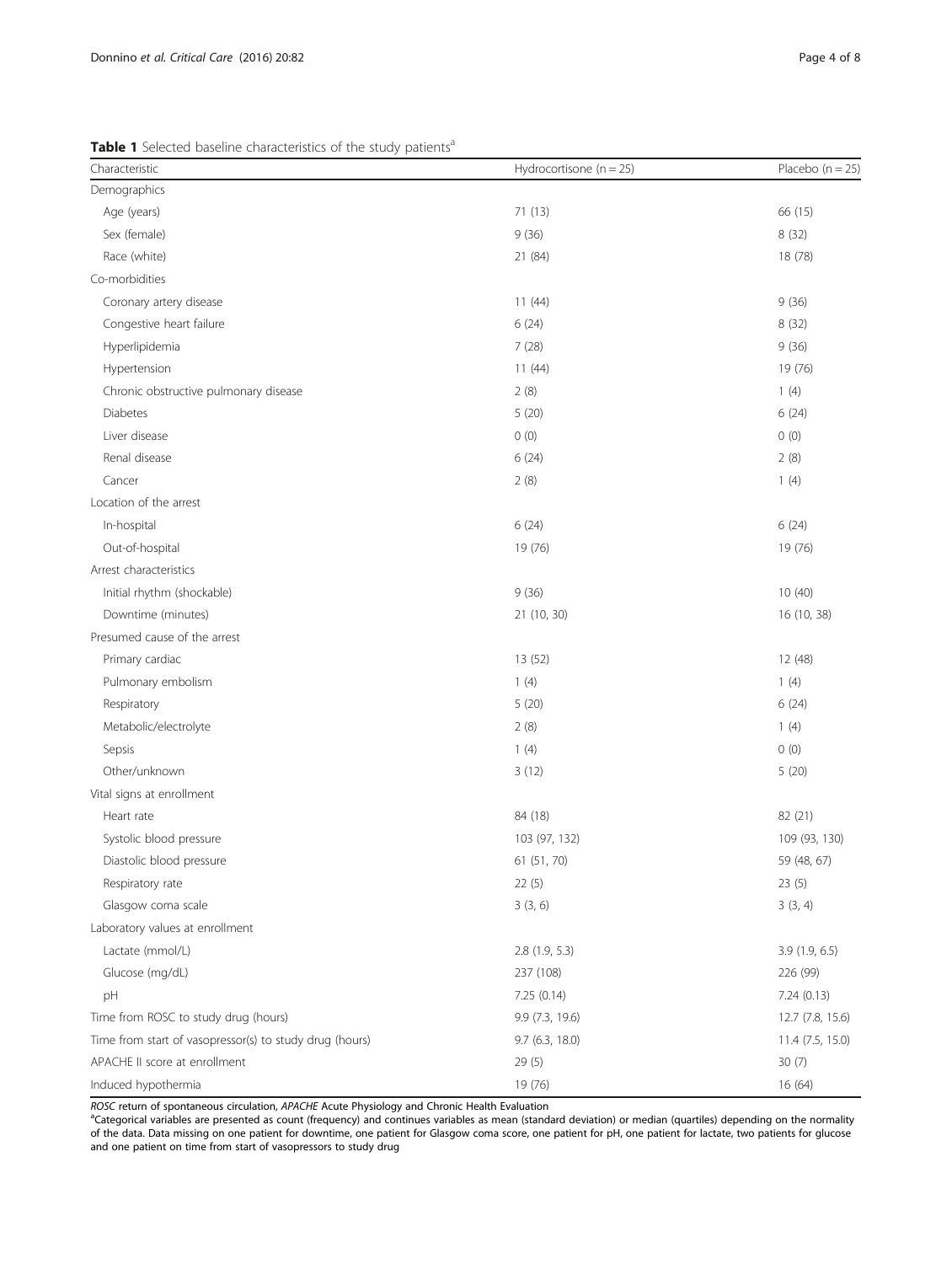#### <span id="page-4-0"></span>Table 2 Mode of death

|                                         | Hydrocortisone<br>$(n = 18)$ | Placebo<br>$(n = 16)$ |
|-----------------------------------------|------------------------------|-----------------------|
| Refractory shock                        | 1(6)                         | 1(6)                  |
| Sudden cardiac arrest                   | 2(11)                        | 2(13)                 |
| Co-morbid disease withdrawal of care    | 3(17)                        | 1(6)                  |
| Primary neurological withdrawal of care | 12(67)                       | 11 (69)               |
| Other/unknown                           | (0)(0)                       | (6)                   |

baseline absolute cortisol deficiency (six in the hydrocortisone group and three in the placebo group). The sample size in this subgroup was too small to perform the competing risk analysis. All six patients (100 %) in the hydrocortisone group had shock reversal as compared to one patient (33 %) in the placebo group ( $p = 0.08$ ). There was no difference in the proportion of patients with good neurological outcome (2 [33 %] vs. 0 [0 %],  $p = 0.50$  or survival to hospital discharge (3 [50 %] vs. 0 [0 %],  $p = 0.46$ ) between the hydrocortisone and placebo groups.

Twenty-one patients had relative adrenal insufficiency (11 in the hydrocortisone group and 10 in the placebo group). There was no difference in shock reversal (3

Table 3 Potential adverse events and selected laboratory values<sup>a</sup>

|                                | Hydrocortisone<br>$(n = 25)$ | Placebo<br>$(n = 25)$ | p value |
|--------------------------------|------------------------------|-----------------------|---------|
| Adverse event after study drug |                              |                       |         |
| Any bleeding                   | $5(20\%)$                    | 2(9%)                 | 0.42    |
| New or changed antibiotics     | 9(36%)                       | 11 (44 %)             | 0.77    |
| New insulin infusion           | 7(28%)                       | 6(24%)                | 1.00    |
| Laboratory values              |                              |                       |         |
| Glucose level (mg/dL)          |                              |                       |         |
| 6 hour                         | 242 (151)                    | 230 (118)             | 0.76    |
| 24 hour                        | 218 (109)                    | 199 (90)              | 0.54    |
| 48 hour                        | 163(50)                      | 155 (59)              | 0.66    |
| 72 hour                        | 150 (52)                     | 144(61)               | 0.79    |
| Sodium level (mmol/L)          |                              |                       |         |
| 6 hour                         | 139(5)                       | 139(6)                | 0.78    |
| 24 hour                        | 139(5)                       | 138(5)                | 0.37    |
| 48 hour                        | 139(7)                       | 139(5)                | 0.80    |
| 72 hour                        | 143(6)                       | 139(8)                | 0.09    |
| White blood count $(x 103)$    |                              |                       |         |
| 6 hour                         | 15.0(6.9)                    | 17.0(6.7)             | 0.43    |
| 24 hour                        | 17.8 (8.7)                   | 15.5(4.7)             | 0.29    |
| 48 hour                        | 21.5(9.3)                    | 12.6(3.4)             | < 0.001 |
| 72 hour                        | 19.2 (8.8)                   | 11.9(2.9)             | 0.005   |

<sup>a</sup>Categorical variables are presented as count (frequency) and continues variables as mean (standard deviation)

[27 %] vs. 6 [60 %],  $p = 0.20$ ), good neurological outcome (1 [18 %] vs. 4 [20 %],  $p = 0.36$ ), or survival to hospital discharge  $(3 [27 \%] \text{ vs. } 4 [40 \%], p = 0.66)$ between the hydrocortisone and placebo groups in this subgroup of patients.

# **Discussion**

In this study, we found no difference in time to shock reversal or other clinical outcomes in post-cardiac arrest patients with shock receiving hydrocortisone compared to placebo. While the corticosteroid group displayed increased white cell counts at 48 and 72 hours, we did not detect any significant differences in the side effect profiles between the groups. To the best of our knowledge, this is the first randomized trial to specifically evaluate the efficacy of hydrocortisone in the post-cardiac arrest patient population [\[5,](#page-6-0) [20\]](#page-7-0).

The post-cardiac arrest syndrome is characterized by a variety of pathophysiological features similar to septic shock states including a systemic inflammatory response and hemodynamic perturbations, which may include microcirculatory dysfunction and myocardial suppression [[17](#page-7-0), [19, 30](#page-7-0), [31](#page-7-0)]. Corticosteroid therapy in this setting could work via both immunologic and hemodynamic mechanisms. Corticosteroids are known to modulate the systemic inflammatory response [[32](#page-7-0), [33\]](#page-7-0) and animal models have shown preserved myocardial function and improvement of arterial reactivity with the administration of physiological doses of corticosteroids [\[34](#page-7-0), [35\]](#page-7-0). Despite the physiological rationale for corticosteroid therapy in this patient population and the fact that the utility of corticosteroids have been relatively well studied in the setting of septic shock [[36](#page-7-0)], there is a lack of research on the efficacy of corticosteroids in post-cardiac arrest patients [[5,](#page-6-0) [20](#page-7-0)].

A recent study by Mentzelopoulos et al. examined the effects of corticosteroids and vasopressin during and after in-hospital cardiac arrest. In this study, patients who received vasopressin and methylprednisolone during the cardiac arrest and hydrocortisone in the post-arrest period (if in shock) had improved clinical outcomes [[37](#page-7-0)]. There are multiple potential explanations for the differences between studies. First, and most importantly, the study by Mentzelopoulos et al. included multiple interventions in the treatment arm both during and after the cardiac arrest. As such, it is difficult to make firm conclusions about any specific interventions [[38](#page-7-0)]. Second, the patient populations differ substantially between studies (for example, we enrolled 76 % out-ofhospital arrest patients whereas Mentzelopoulos et al. enrolled only inpatients). Lastly, the sample size in the current study may have been too small to detect a significant difference between groups. In light of our findings, we believe that the provision of post-cardiac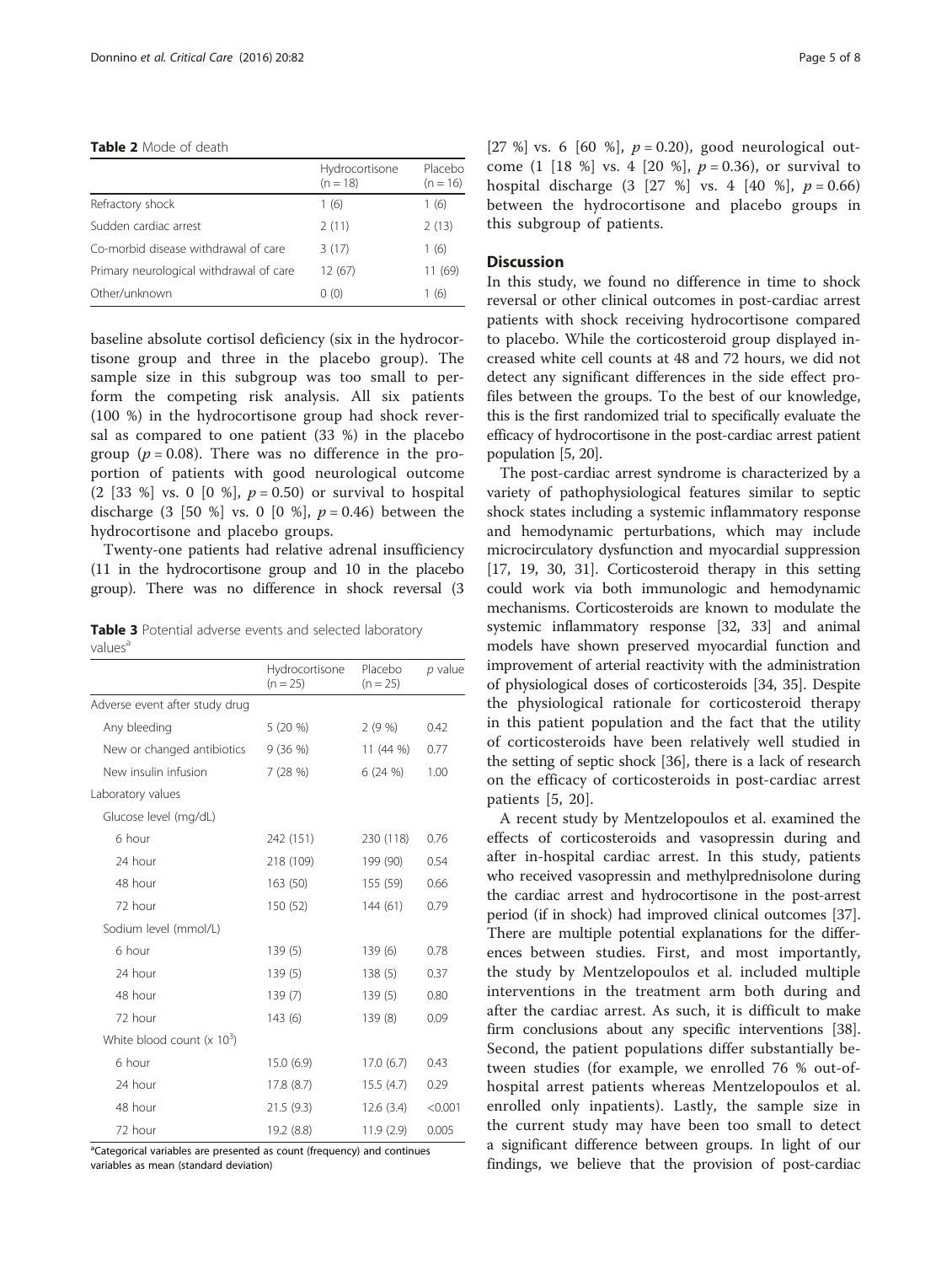<span id="page-5-0"></span>

arrest corticosteroids in the context of the Mentzelopoulos et al. trial protocol would need to be specifically evaluated even if the full protocol were validated.

Multiple studies have examined adrenal insufficiency in the post-cardiac arrest population [\[8](#page-6-0)–[12](#page-6-0)]. Although some inconsistency exists between these studies, they have generally found that impaired adrenal function is common [[8\]](#page-6-0) and that both low baseline cortisol levels [[9, 10\]](#page-6-0) and impaired cortisol response to adrenocorticotropic hormone stimulation are associated with poor outcomes [\[11, 12\]](#page-6-0). One study found that cortisol levels are rarely checked in patients with vasopressor-dependent shock post-cardiac arrest [[8\]](#page-6-0). Out of a total group of 69 patients in that study, cortisol levels were only measured in nine (13 %) and corticosteroids were provided for the indication of shock in 12 (17 %) [\[8](#page-6-0)]. In the current study, we found that nine (18 %) of included patients had absolute baseline cortisol deficiency (<15 ug/dL) and 21 (42 %) had relative adrenal insufficiency. Although we did not find any significant differences in outcomes between those receiving hydrocortisone and placebo in these subgroups, we did see a nonsignificant difference in shock reversal in those with absolute adrenal insufficiency with six patients (100 %) in the hydrocortisone group having shock reversal as compared to one patient (33 %) in the placebo group  $(p = 0.08)$ . Future studies may determine whether these patients could benefit from corticosteroid therapy.

Corticosteroids are well known to modulate the immune system and could theoretically have an effect on the post-cardiac arrest inflammatory response. In our study, we found that IL-6 levels were decreased in the hydrocortisone group as compared to the placebo group at 24 hours. We and others have previously reported that increased IL-6 levels measured after cardiac arrest are associated with increased mortality and worse neurological outcome [[39](#page-7-0)–[41](#page-7-0)]. While hydrocortisone attenuated IL-6 levels, there were no associated differences in clinical outcomes. These findings raise the possibility

that IL-6 elevation after arrest may be an epiphenomenon and not necessarily in the causal pathway of persistent or ongoing injury. For reasons that remain unclear, we did not find any difference between groups in IL-10 levels, though IL-10 is considered to be an antiinflammatory cytokine.

Our study has several limitations. First, the heterogeneity of our study population may not have allowed for assessment of subsets of patients that would be more or less likely to benefit from corticosteroids, or may have led to inclusion of population for which the ultimate outcome was less modifiable given baseline injury severity. Second, we found that the majority of patients succumbed to death from neurological causes and not hemodynamic compromise. In contrast, corticosteroids would theoretically be most efficacious in a population that has a higher burden of death from cardiovascular causes (i.e., refractory hemodynamic shock). That stated, we did not find that hydrocortisone led to a more rapid shock reversal or increased rate of shock reversal in this trial. Third, the numbers of patients with either relative or absolute adrenal insufficiency was too small for definitive conclusions in this important subgroup. Future study is necessary to help identify the value of corticosteroids in the deficient population, and our data suggests that a reasonable target population might be patients with a baseline cortisol < 15 ug/dL as opposed to those who fail to increase cortisol levels by 9 ug/dl with a cosyntropin stimulation test. The timing of corticosteroids may influence outcome, and this intervention could theoretically be beneficial earlier (i.e., just after return of spontaneous circulation in order to prevent subsequent injury) or later (i.e., after 24 hours hypothetically in the subset with adrenal exhaustion). Differing dosages, duration, or ways of providing (i.e., continuous versus intermittent infusion) may have impacted the findings. Finally, although three sites were enrolling patients, the vast majority of patients (48) were enrolled at the coordinating site.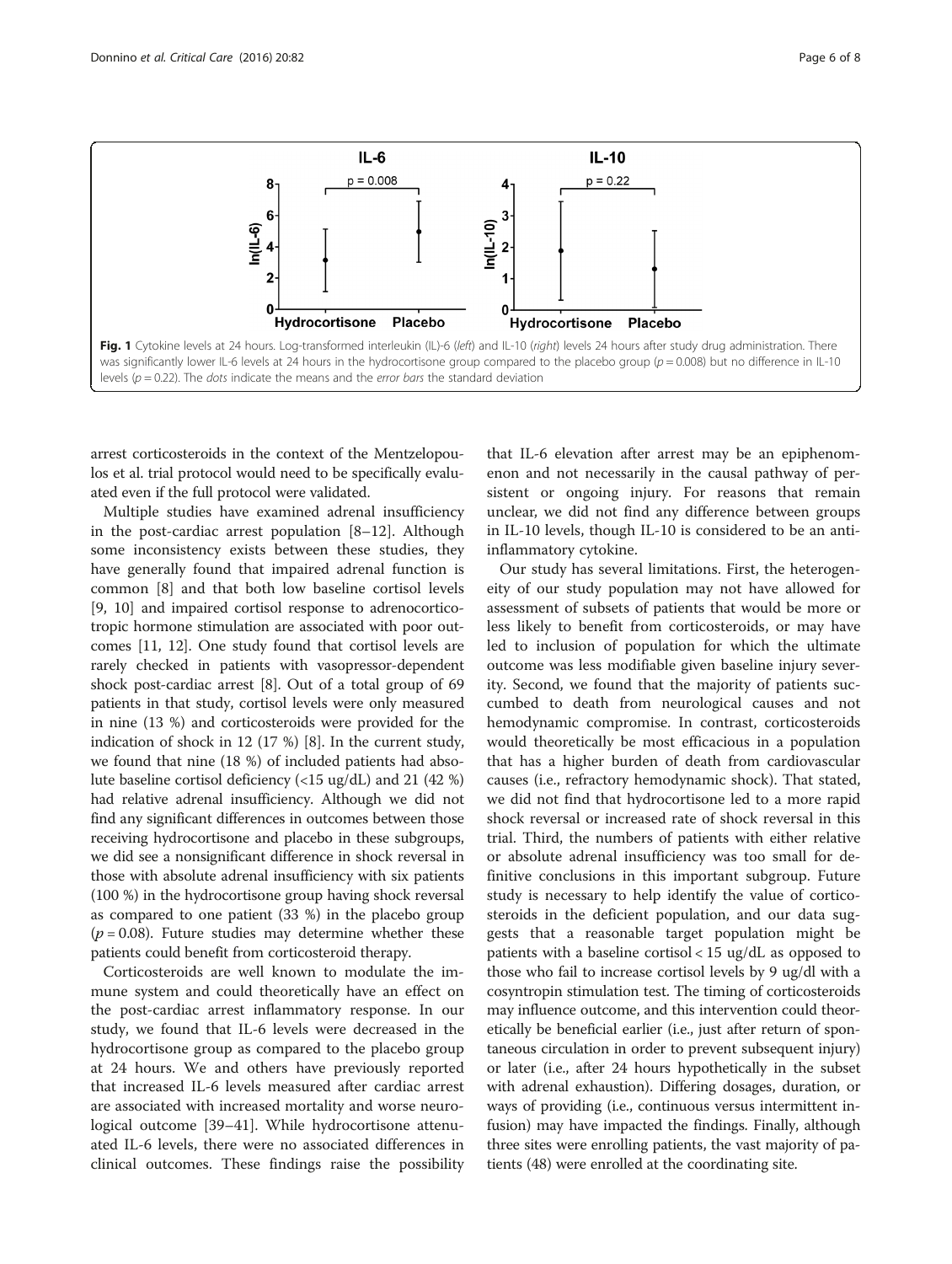# <span id="page-6-0"></span>**Conclusions**

Hydrocortisone compared to placebo did not decrease time to shock reversal or improve overall shock reversal in post-cardiac arrest patients in shock.

# Key messages

- Until now, the effectiveness of corticosteroids in post-cardiac arrest patients with vasopressordependent shock is unknown
- We conducted a randomized, double-blind, placebo-controlled pilot trial of corticosteroids in post-cardiac arrest patients in shock
- In the overall population of patients with shock post-cardiac arrest, corticosteroids did not improve shock reversal or other clinical outcomes
- For the overall population of patients with shock post-cardiac arrest, corticosteroids did attenuate inflammation as represented by interleukin-6 levels
- For the subpopulation of patients with baseline adrenal insufficiency, corticosteroids had a near-significant improvement in shock reversal compared to placebo, though future studies with larger number of patients will be needed to evaluate this population.

#### Abbreviations

CIF: cumulative incidence function; CPC: cerebral performance category; IL: interleukin; SD: standard deviation.

#### Competing interests

Dr. Donnino is a paid consultant for the American Heart Association though he did not have this role during the design/execution of the trial and his position at the American Heart Association is not related to the current manuscript. There are no other conflicts of interest for the remaining authors.

#### Authors' contributions

MWD was responsible for the conception, study design, study execution, oversight of data management, data interpretation, and manuscript writing. LWA was responsible for study execution, data analysis, data interpretation, and manuscript writing. KMB and MC were responsible for study execution, data interpretation and manuscript writing. RS and HS were responsible for study site coordination, study execution, interpretation of results, and manuscript editing. EC was responsible for study design, execution, trial coordination, and manuscript editing. LN was responsible for study design and data analysis. PVP was responsible for study execution, data management, data interpretation and manuscript editing. XL was responsible for study execution, biomarker analysis, interpretation of results, and manuscript editing. DC and PZ were responsible for study design, execution, interpretation of results and manuscript editing. MNC was responsible for the conception, study design, study execution, data interpretation and manuscript editing. All authors have read and approved the final manuscript.

#### Acknowledgements

The study was funded by the American Heart Association (0735533 T) through a grant awarded to Dr. Donnino. The authors wish to acknowledge the administrative efforts of Francesca Montillo both in coordinating aspects of the trial and with editorial review of the manuscript. The authors also acknowledge the Data Safety and Monitoring Board members including Bruno DiGiovine MD, Stephen Traub MD, and David O'Halloran MD.

#### Collaborating authors

Tyler Giberson, Brandon Giberson, Justin Salciccioli, Amanda DeBrule, Amy Uber, Michael Rogan, Caitlin Jones-Bamman, Ari Moskowitz, and Julia Balkema.

#### Author details

<sup>1</sup>Department of Emergency Medicine, Beth Israel Deaconess Medical Center, Boston, MA, USA. <sup>2</sup>Department of Medicine, Division of Pulmonary and Critical Care, Beth Israel Deaconess Medical Center, Boston, MA, USA. <sup>3</sup> Department of Anesthesiology, Aarhus University Hospital, Aarhus, Denmark. 4 Department of Emergency Medicine, Wayne State University School of Medicine, Detroit, MI, USA. <sup>5</sup>Department of Emergency Medicine, Baystate Medical Center, Springfield, MA, USA. <sup>6</sup>Shared Resources, Georgetown University Medical Center, Washington, DC, USA. <sup>7</sup> Department of Medicine, Division of General Medicine and Primary Care, Beth Israel Deaconess Medical Center, Boston, MA, USA. <sup>8</sup>Department of Cardiology, Beth Israel Deaconess Medical Center, Boston, MA, USA. <sup>9</sup>Department of Anesthesia Critical Care, Division of Critical Care, Beth Israel Deaconess Medical Center, Boston, MA, USA. <sup>10</sup>Research Center for Emergency Medicine, Aarhus University Hospital, Aarhus, Denmark.

#### Received: 17 December 2015 Accepted: 26 February 2016 Published online: 03 April 2016

#### References

- 1. Go AS, Mozaffarian D, Roger VL, Benjamin EJ, Berry JD, Blaha MJ, et al. Heart disease and stroke statistics–2014 update: a report from the American Heart Association. Circulation. 2014;129(3):e28–292.
- 2. Field JM, Hazinski MF, Sayre MR, Chameides L, Schexnayder SM, Hemphill R, et al. Part 1: executive summary: 2010 American Heart Association Guidelines for Cardiopulmonary Resuscitation and Emergency Cardiovascular Care. Circulation. 2010;122(18 Suppl 3):S640–56.
- 3. Nolan JP, Soar J, Zideman DA, Biarent D, Bossaert LL, Deakin C, et al. European Resuscitation Council Guidelines for Resuscitation 2010 Section 1. Executive summary. Resuscitation. 2010;81(10):1219–76.
- 4. International Liaison Committee on Resuscitation. 2005 International Consensus on Cardiopulmonary Resuscitation and Emergency Cardiovascular Care Science with Treatment Recommendations. Part 4: Advanced life support. Resuscitation. 2005;67(2-3):213–47.
- 5. Peberdy MA, Callaway CW, Neumar RW, Geocadin RG, Zimmerman JL, Donnino M, et al. Part 9: post-cardiac arrest care: 2010 American Heart Association Guidelines for Cardiopulmonary Resuscitation and Emergency Cardiovascular Care. Circulation. 2010;122(18 Suppl 3):S768–86.
- 6. Cooper MS, Stewart PM. Corticosteroid insufficiency in acutely ill patients. N Engl J Med. 2003;348(8):727–34.
- 7. Marik PE, Zaloga GP. Adrenal insufficiency in the critically ill: a new look at an old problem. Chest. 2002;122(5):1784–96.
- 8. Miller JB, Donnino MW, Rogan M, Goyal N. Relative adrenal insufficiency in post-cardiac arrest shock is under-recognized. Resuscitation. 2008;76(2):221–5.
- 9. Schultz CH, Rivers EP, Feldkamp CS, Goad EG, Smithline HA, Martin GB, et al. A characterization of hypothalamic-pituitary-adrenal axis function during and after human cardiac arrest. Crit Care Med. 1993;21(9):1339–47.
- 10. Hekimian G, Baugnon T, Thuong M, Monchi M, Dabbane H, Jaby D, et al. Cortisol levels and adrenal reserve after successful cardiac arrest resuscitation. Shock. 2004;22(2):116–9.
- 11. Pene F, Hyvernat H, Mallet V, Cariou A, Carli P, Spaulding C, et al. Prognostic value of relative adrenal insufficiency after out-of-hospital cardiac arrest. Intensive Care Med. 2005;31(5):627–33.
- 12. Kim JJ, Lim YS, Shin JH, Yang HJ, Kim JK, Hyun SY, et al. Relative adrenal insufficiency after cardiac arrest: impact on postresuscitation disease outcome. Am J Emerg Med. 2006;24(6):684–8.
- 13. Chalkias A, Xanthos T. Post-cardiac arrest syndrome: mechanisms and evaluation of adrenal insufficiency. World J Crit Care Med. 2012;1(1):4–9.
- 14. Dellinger RP, Levy MM, Rhodes A, Annane D, Gerlach H, Opal SM, et al. Surviving sepsis campaign: international guidelines for management of severe sepsis and septic shock: 2012. Crit Care Med. 2013;41(2):580–637.
- 15. Oppert M, Schindler R, Husung C, Offermann K, Graf KJ, Boenisch O, et al. Low-dose hydrocortisone improves shock reversal and reduces cytokine levels in early hyperdynamic septic shock. Crit Care Med. 2005;33(11):2457–64.